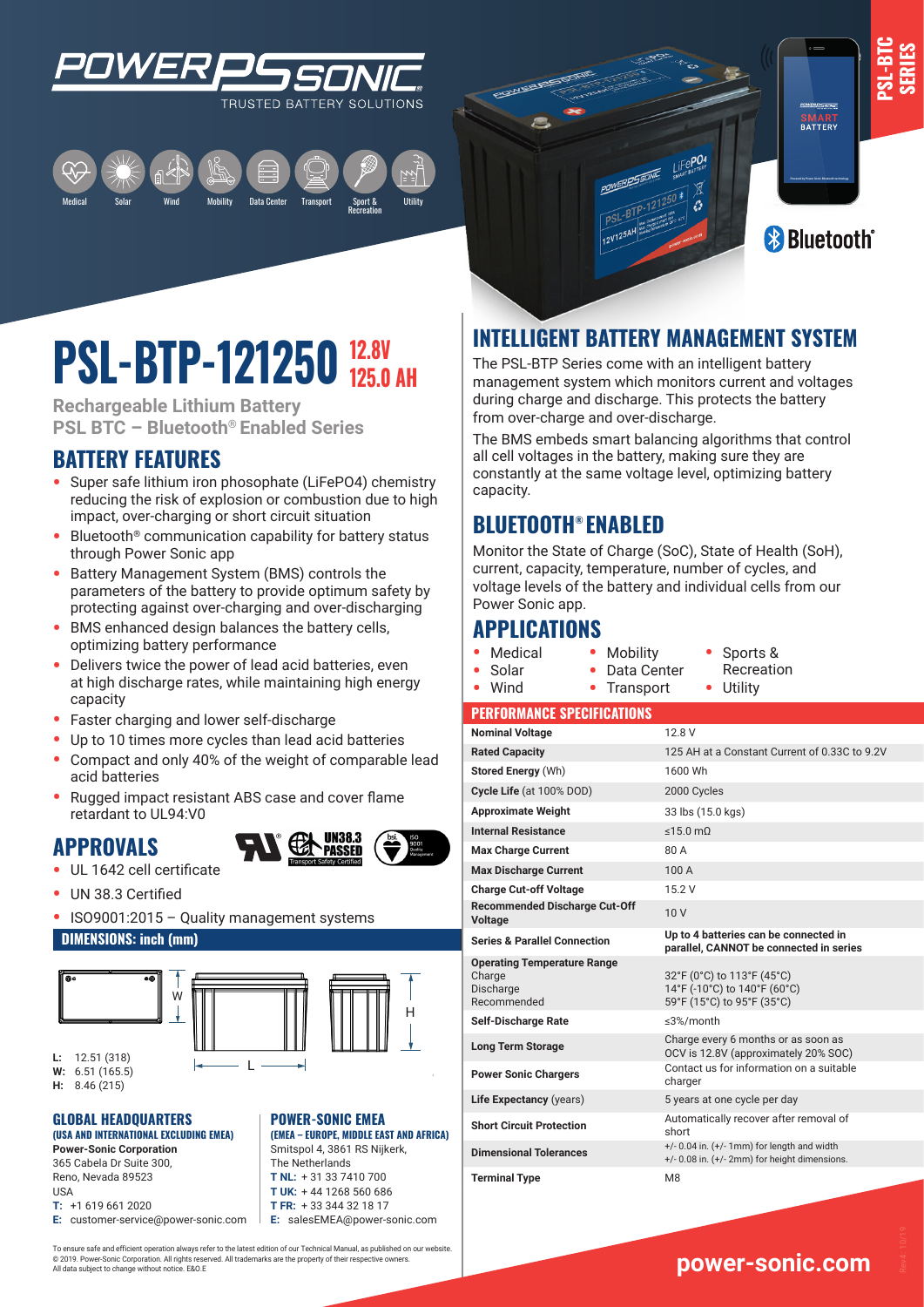

#### **CAPACITY OF LiFeP04 vs. LEAD ACID AT VARIOUS CURRENTS OF DISCHARGE**

*WER* 



TRUSTED BATTERY SOLUTIONS

#### **DISCHARGE VOLTAGE PROFILES AT VARIOUS RATES 25°C AMBIENT TEMPERATURE**



**Capacity (% rated)**

#### **DISCHARGE VOLTAGE PROFILES AT 0.5C DISCHARGE RATE VARIOUS AMBIENT TEMPERATURES**



#### **CYCLE LIFE vs. VARIOUS TEMPERATURE 0.2C CHARGE/0.5C DISCHARGE @ 100% DOD**



#### **CHARGING CHARACTERISTICS (0.2C AMP @ 25°C)**



# **PSL-BTP-121250 12.8V**

**Rechargeable Lithium Battery PSL BTC – Bluetooth® Enabled Series**

## **BENEFITS OF LITHIUM**

Lithium offers several perormance benefits versus it's sealed lead acid (SLA) equivelant. A lithium battery's capacity is independent from the discharge rate and provides constant power throughout it's discharge. The degredation of a lithium battery at a high temperature is significantly reduced in comparison to SLA.

Lithium has ten times the cycle life as SLA at room temperature. Even at an elevated temperature, lithium still has increased cycle life over SLA at room temperature.

Lastly, Lithium charging follows a similar charging profile as SLA, Constant Current Constant Voltage (CC/CV). However, lithium can be charged faster, without the need for a maintenance float charge.

#### **BMS TECHNICAL SPECIFICATIONS**

| Over-charge                                     |                                                                                             |
|-------------------------------------------------|---------------------------------------------------------------------------------------------|
| Over-charge protection voltage for each cell    | 3.8 V                                                                                       |
| Over-charge release voltage for each cell       | 3.6V                                                                                        |
| Over-charge release method                      | Protection releases when all cell<br>voltages drop below the over-charge<br>release voltage |
| Over-discharge                                  |                                                                                             |
| Over-discharge protection voltage for each cell | 24V                                                                                         |
| Over-discharge release voltage for each cell    | 2.8V                                                                                        |
| Over-discharge release method                   | Protection releases upon charging                                                           |
| <b>Over current</b>                             |                                                                                             |
| Discharge over current protection               | 400-500 A                                                                                   |
| Over-current delay time                         | 50-200 mS                                                                                   |
| Over current release condition                  | Protection releases upon removing load<br>and charging                                      |
| <b>Battery temperature</b>                      |                                                                                             |
| Over-temperature protection                     | $65 \pm 5^{\circ}$ C                                                                        |
| <b>Release temperature</b>                      | $50 \pm 5^{\circ}$ C                                                                        |
| <b>Short circuit protection</b>                 |                                                                                             |
| <b>Function condition</b>                       | External short circuit                                                                      |
| Short circuit delay time                        | $200 \text{ ms}$                                                                            |
| <b>Release condition</b>                        | Protection releases upon removing short<br>circuit and charging                             |

## **FURTHER INFORMATION**

Please refer to our website **www.power-sonic.com** or email us at **technical-support@power-sonic.com** for a complete range of useful downloads, such as product catalogs, material safety data sheets (MSDS), ISO certification, etc.